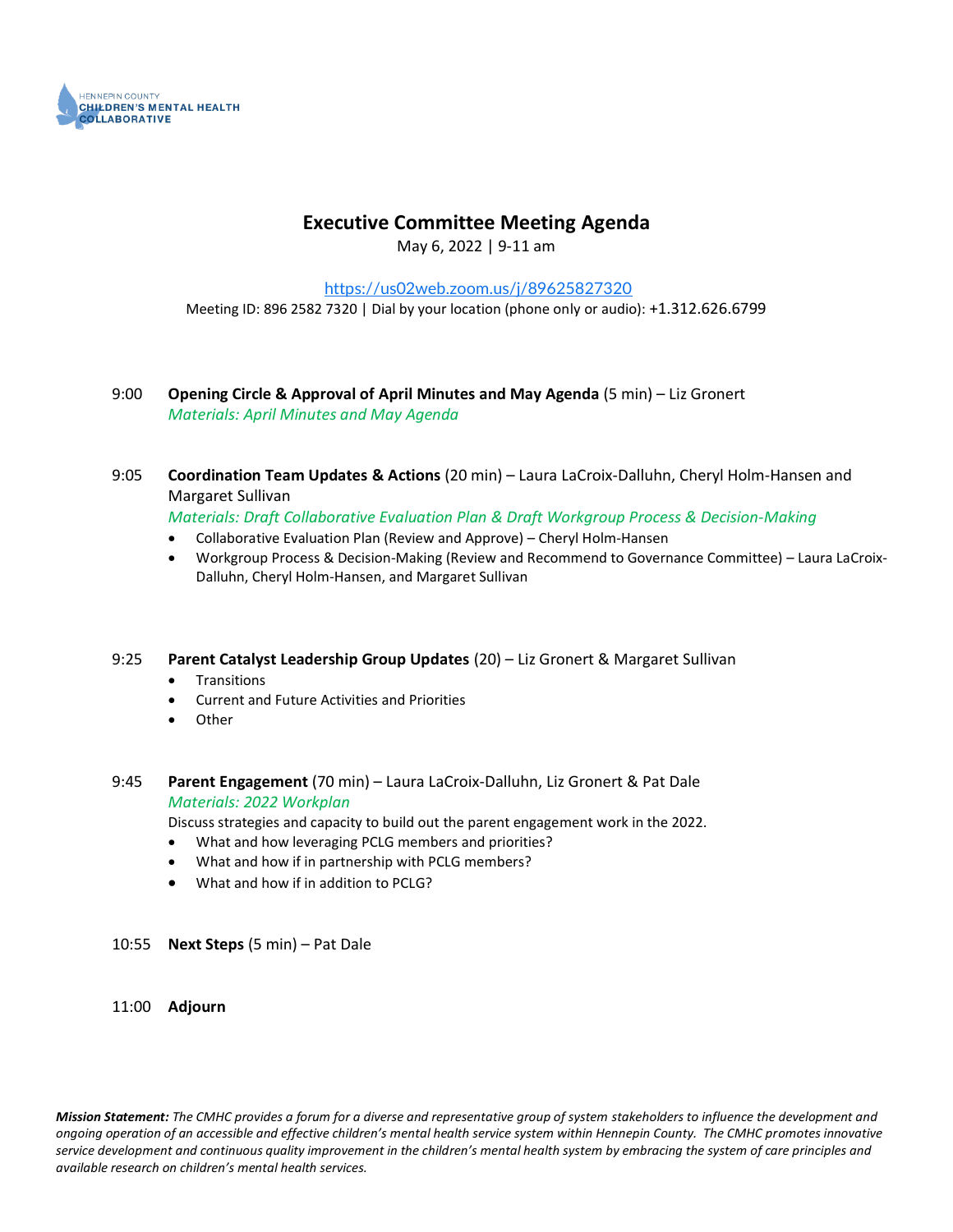

### **Executive Committee Meeting**

April 1, 2022 | 9-11 am

#### **Opening Circle & Approval of March Minutes and April Agenda**

- Krista Phillips moved to approve the March minutes, Jenna Mitchler seconded the motion. Motion was approved.
- Krista Phillips moved to approve the agenda, Cindy Slowiak seconded the motion. Motion was approved.

#### **Collaborative Parent and Community Engagement Progress & Updates**

- Parent Catalyst Leadership Group Updates
	- Margaret Sullivan reported they hosted a successful Let's Talk About It, with 42 people attended. She stated next steps with Commissioner Lunde are still being formulated because he wasn't able to respond to all questions. Margaret said she has not been in the loop on all communications and asked to be in the future. She said she was not involved in the decision-making to engage a former PCLG parent for outreach support and their involvement created confusion.
	- Laura LaCroix-Dalluhn clarified she contacted the former PCLG member in order to assist with outreach in the Let's Talk About It events, specifically because the topic was of interest within the African-American community. She said it was an error on her part to better engage PCLG leaders in this decision.
	- Cindy Slowiak asked how we could lift voices or concerns of parents through the Collaborative without bringing issues directly to the Commissioner? She stated we should utilize our Collaborative to address these issues first rather than bringing elected leaders in.
	- Liz Gronert responded by sharing that the Commissioner was brought into the discussion because of an existing relationship between a PLCG member and Commissioner.
	- There was consensus that communication between parents and the collaborative, and collaborative staff, should be increased so there is less confusion on each side.
- PCLG Evaluation. Margaret reported parents would like more input on evaluations. She is working through parent questions about the evaluations and with Cheryl to finalize evaluations for their activities.
- Follow up Let's Talk About It More
	- Parents would like to know who to call when children are having mental health issues other than police
	- $\circ$  Laura asked how to help with the feeling of distrust that parents are feeling with new parent and community engagement
	- Margaret responded that having things not planned for parents by parents is making parents lose interest and/or trust. She shared parents feel that they are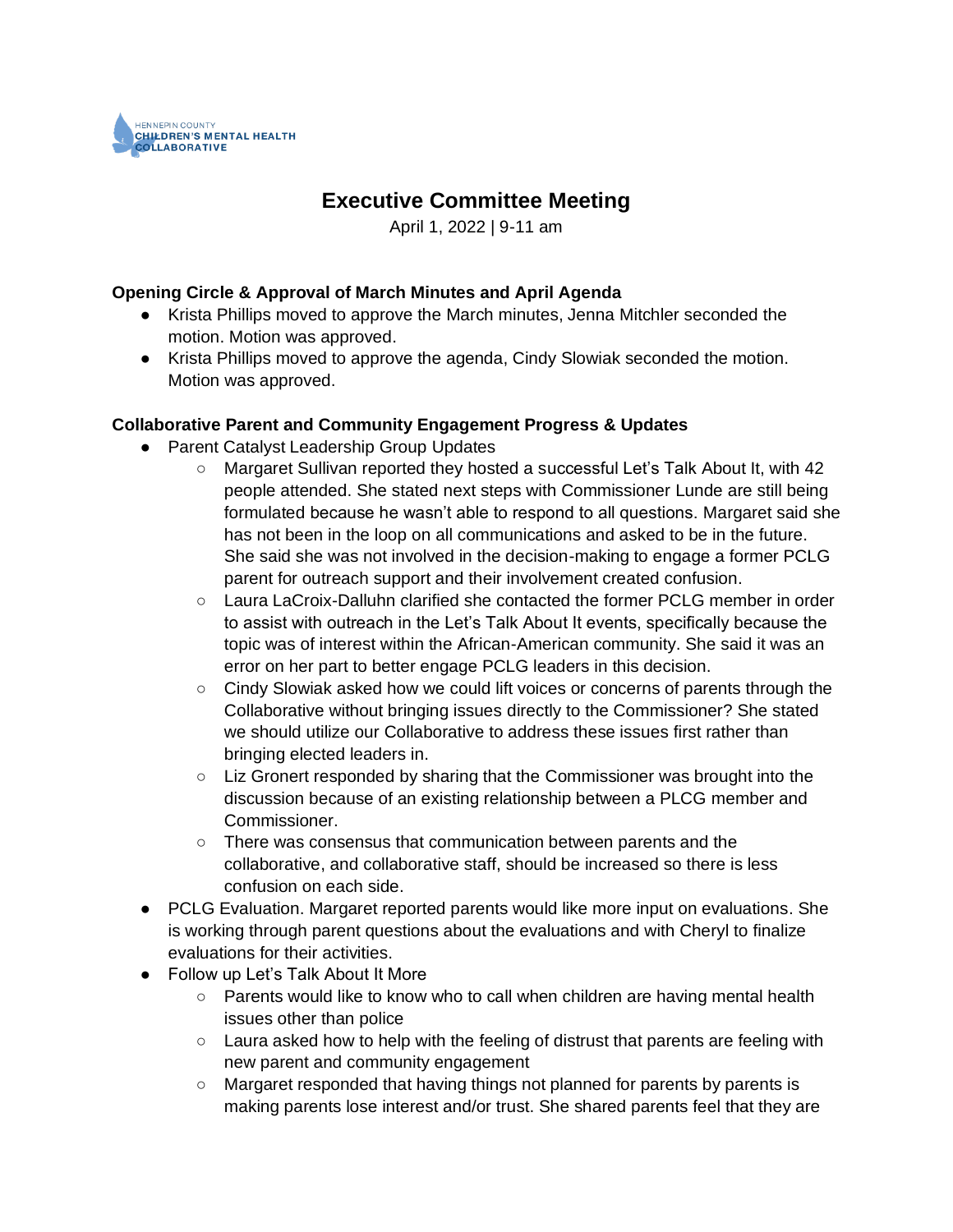not getting to share their input and that some new members are problematic for the group. Margaret feels that the trust has been lost.

- $\circ$  Liz shared that the former catalyst that has been invited back has created a negative and volatile environment. This member has threatened violence in the past against PCLG members.
- $\circ$  Krista asked if the collaborative should be waiting on parents to come to them with new ideas or if the collaborative should be going to parents with new ideas.
- $\circ$  PCLG parents feel that they did not ask for this or come up with it and are confused because they believe they should b leading the work they are doing
- Margaret shared that she thinks it would be good to bring ideas to PCLG and see what they think about it so they can do a workshop on it before going forward with it. Unless you want it to be a collaborative unrelated to PCLG.
- Finishing the discussion out, Laura asked if the collaborative, with or without the help of PCLG should work to offer alternatives to calling the police. Others would like to know more about the issue and who needs the service.
- Additional Parent/Community Engagement
	- Laura LaCroix-Dalluhn said she is working with Children's Minnesota hospital to schedule a second meeting focused on transitions to and from the inpatient unit
	- Hennepin County SOC Joint Proposal to increase Parent Engagement
		- Laura reported working with Hennepin County to apply for a system of care grant to increase parent engagement to inform children's mental health system and policy changes. Laura stated this work would be in addition to the PLCG work and priorities.
		- If funded, this would bring important matching funds to the Collaborative/
		- There was support for this proposed new position if funded.
- Journey Mapping Next Steps
	- Cheryl Holm-Hansen reported the event was informative and well-run. She said we will need to continue to channel the information into other events.
	- Cheryl would like to develop written reports of parent's experiences specific to audiences, e.g. school, pediatricians, youth programs, etc. She asked for guidance on where to take this next and how much the collaborative would like to be involved. Suggestions about specific groups were offered to Cheryl for further outreach and engagement (case managers, school personnel, school social worker annual meeting, next year's MACMH meeting)
	- Cheryl would also like to get more parents involved in planning these events, will talk more about this with Liz and PCLG.
	- Cheryl has drafted an initial workplan on how to bring this information forward and continue this work, she will continue to communicate with parents to see what they would like next.
- Healing Circles Ad Hoc Committee report submitted in writing.
- New Collaborative voting members
	- Liz Franklin has stepped down as a provider so we need to fill that position.
	- Nita Kumar's position will be replaced in Anoka-Hennepin Schools.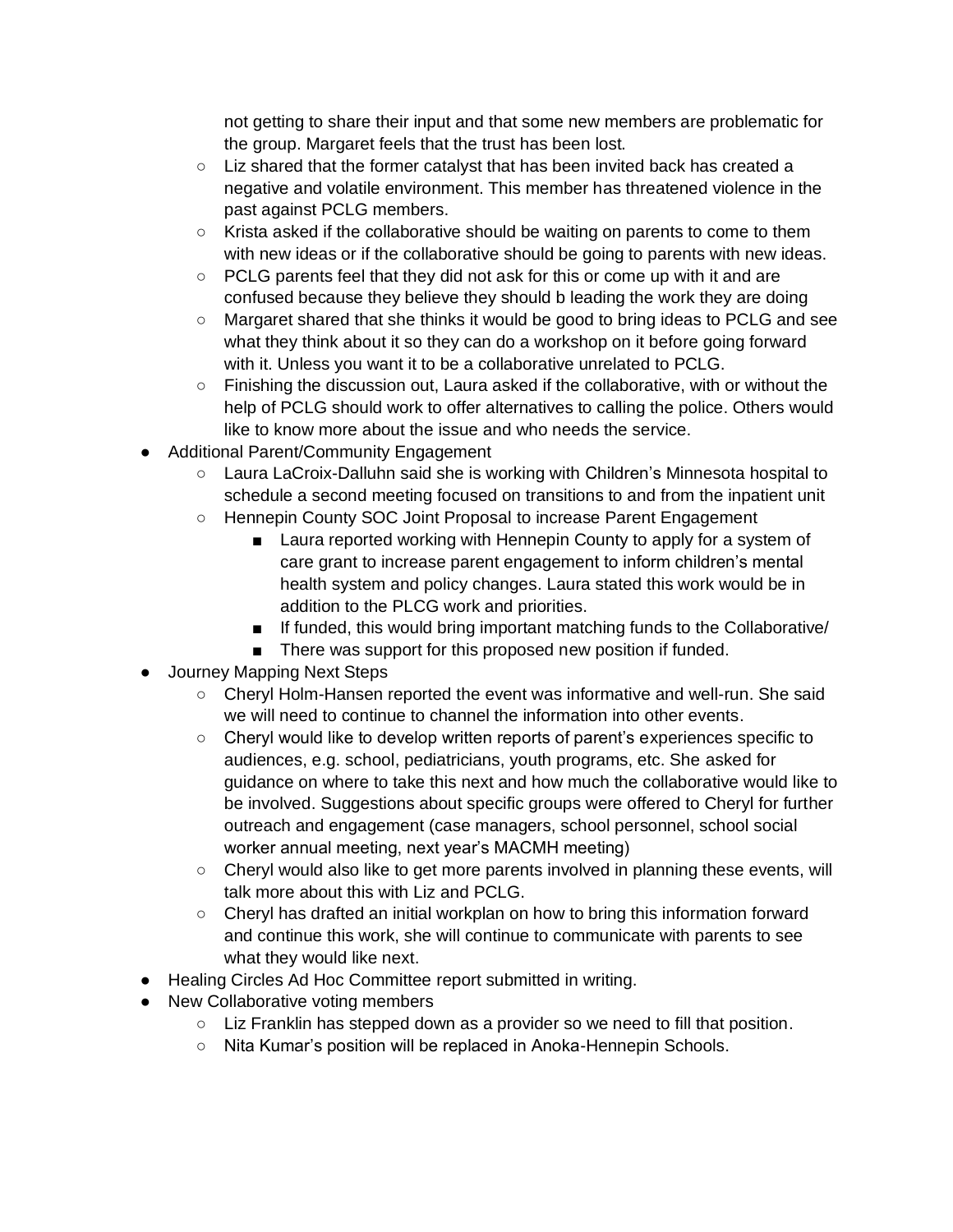- Brandon Jones was offered by members of the recruitment committee and available. He has a long history of working in children's mental health and has agreed to join us in May. We will need to vote at next meeting.
- Children's Minnesota has offered to meet about joining the Governance Committee as an at-large member. Laura will follow up with them a, their lead staff person to join the collaborative.

### **Adjournment**

● Krista Phillips moved to adjourn, Jenna Mitchler seconded the motion. Motion was approved.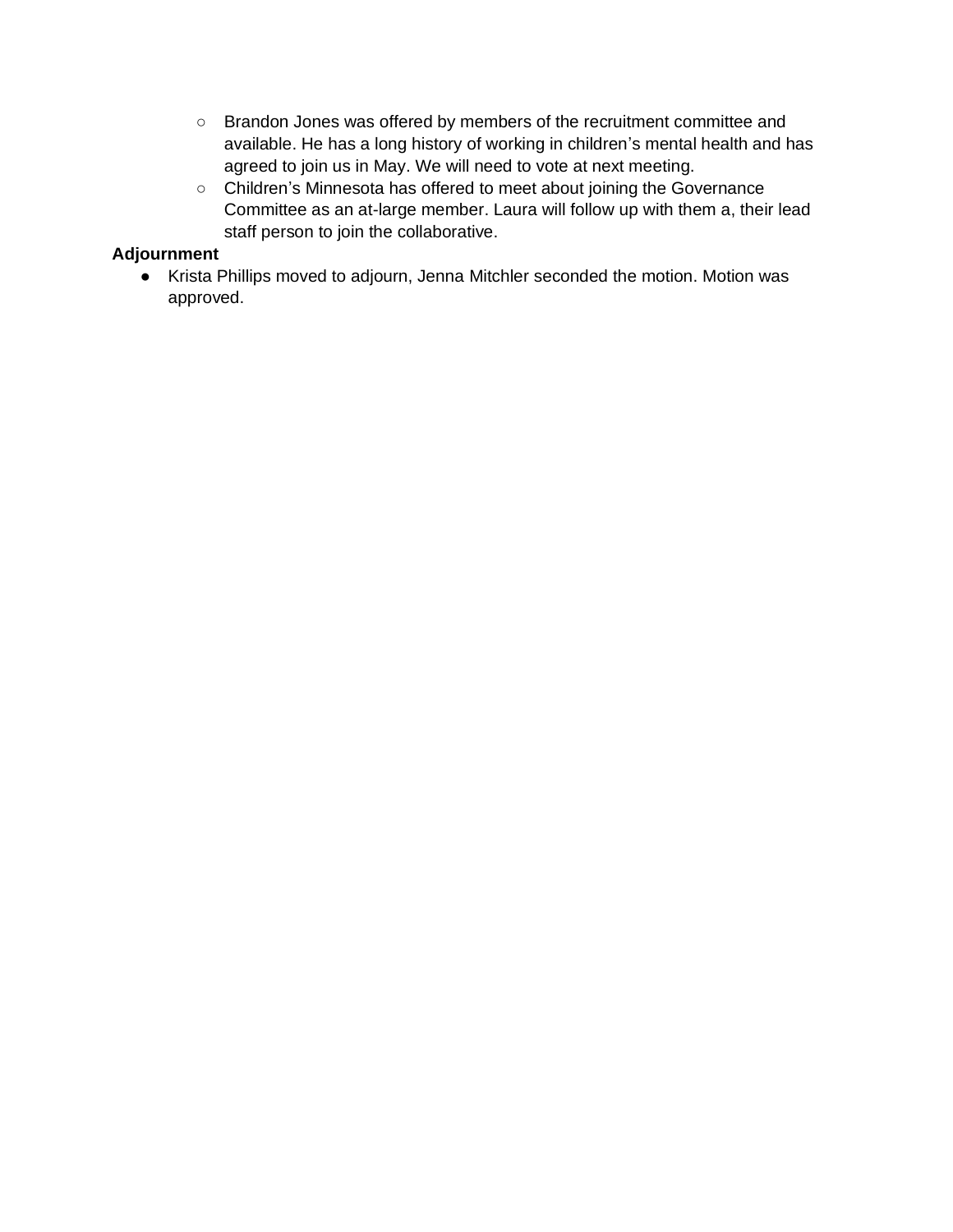## **Collaborative evaluation: Workplan overview UPDATED DRAFT: April 22, 2022**

**Work priority**: Evaluate the work of the Children's Mental Health Collaborative

**Purpose:** Track results and impact of collaboratives projects and work

**Timeline:** January-December 2022

### **Evaluation of collaborative activities**

### Recommended strategies

- Develop an evaluation for the data summit (participant engagement, satisfaction, impact, etc.)
- Work with PCLG to develop strategy for evaluating parent engagement activities (including Let's Talk About It Series) and parent training and support (including monthly support groups)
- Develop evaluation strategies in conjunction with other initiatives developed and implemented through the collaborative (including youth engagement, tools/training related to system access, navigation support, etc.). NOTE: As initiatives are designed, we will need to determine how deeply they should be evaluated – additional resources may be needed to conduct adequate evaluations of these activities

### **Evaluation of collaborative structure and processes**

### Recommended strategies

- Conduct **interviews or virtual focus groups with all active collaborative workgroups** interviews/focus groups will gather information about successes/challenges/next steps
- Conduct **online survey with Collaborative mailing list** (with subset of questions specific to governance board, etc.) surveys will address perceptions of priorities, communication, decision-making, successes, challenges, etc. Sending survey out broadly will allow some opportunities for broader feedback from stakeholders, while providing opportunities for deeper feedback from people who are more deeply involved.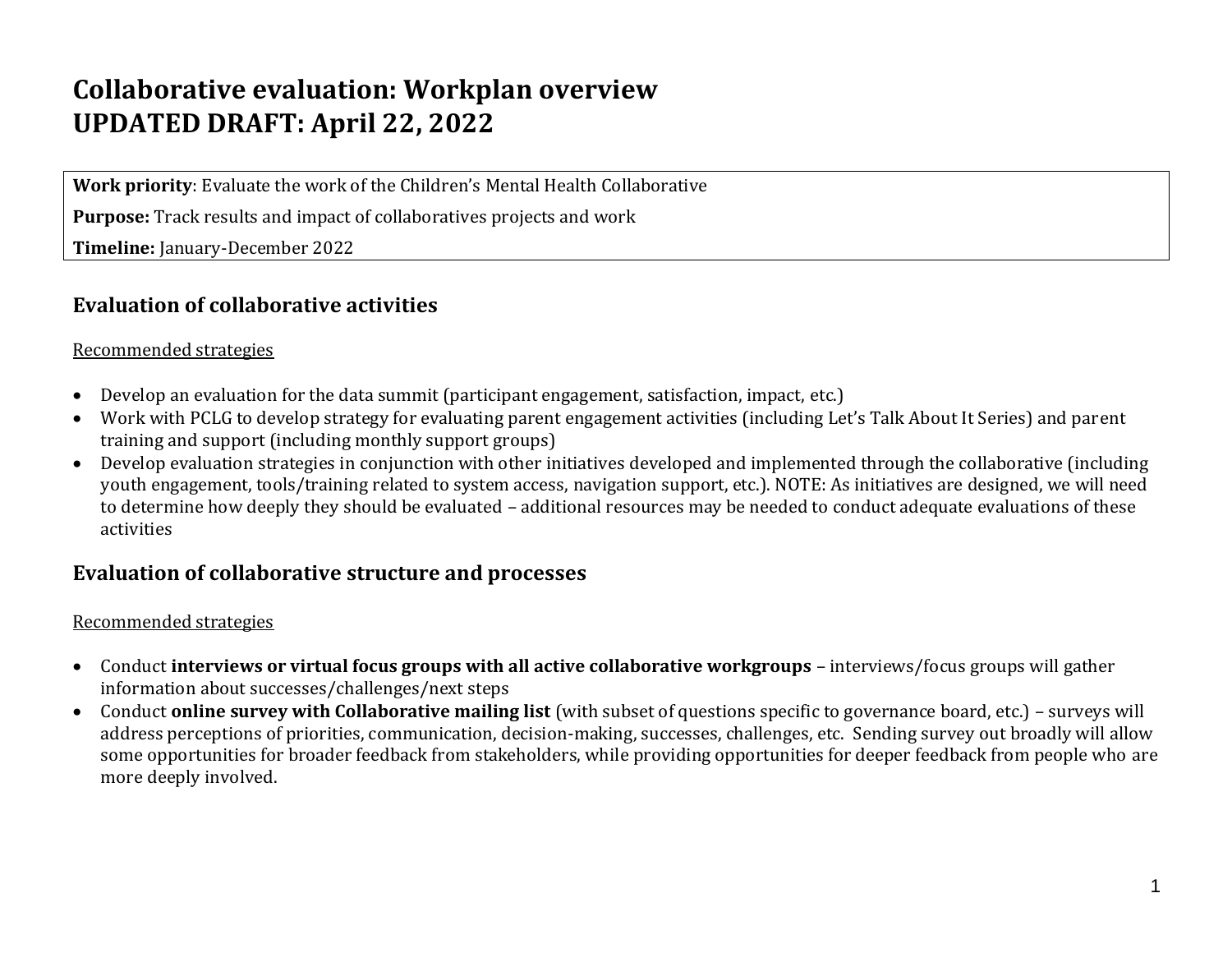### **Overall timeline**

|                                                            | Jan |  | Feb Mar Apr May Jun Jul Aug Sep |  |  | Oct Nov | <b>Dec</b> |
|------------------------------------------------------------|-----|--|---------------------------------|--|--|---------|------------|
| Work with Collaborative leadership/coordination team       |     |  |                                 |  |  |         |            |
| to develop an overall evaluation approach (including       |     |  |                                 |  |  |         |            |
| consistent strategies for tracking participation,          |     |  |                                 |  |  |         |            |
| satisfaction with events, etc.)                            |     |  |                                 |  |  |         |            |
| Finalize overall Collaborative evaluation plan (approval   |     |  |                                 |  |  |         |            |
| from Executive Committee and shared with Governance        |     |  |                                 |  |  |         |            |
| Board)                                                     |     |  |                                 |  |  |         |            |
| Collect consistent attendance/satisfaction information for |     |  |                                 |  |  |         |            |
| Collaborative                                              |     |  |                                 |  |  |         |            |
| Conduct interviews or virtual focus groups with all        |     |  |                                 |  |  |         |            |
| active collaborative workgroups - interviews/focus         |     |  |                                 |  |  |         |            |
| groups will gather information about                       |     |  |                                 |  |  |         |            |
| successes/challenges/next steps                            |     |  |                                 |  |  |         |            |
| Develop interview/focus group protocols                    |     |  |                                 |  |  |         |            |
| Conduct interviews/focus groups                            |     |  |                                 |  |  |         |            |
| Compile interview/focus group results                      |     |  |                                 |  |  |         |            |
| Conduct online survey with Collaborative mailing list      |     |  |                                 |  |  |         |            |
| (with questions specific to governance board, etc.) -      |     |  |                                 |  |  |         |            |
| surveys will address perceptions of priorities,            |     |  |                                 |  |  |         |            |
| communication, decision-making, successes, challenges,     |     |  |                                 |  |  |         |            |
| etc.                                                       |     |  |                                 |  |  |         |            |
| Develop survey protocol                                    |     |  |                                 |  |  |         |            |
| Conduct surveys                                            |     |  |                                 |  |  |         |            |
| Compile survey results                                     |     |  |                                 |  |  |         |            |
| Prepare summary of Collaborative evaluation                |     |  |                                 |  |  |         |            |
| Prepare draft evaluation report                            |     |  |                                 |  |  |         |            |
| Share evaluation results with executive committee,         |     |  |                                 |  |  |         |            |
| governance board, and other stakeholders                   |     |  |                                 |  |  |         |            |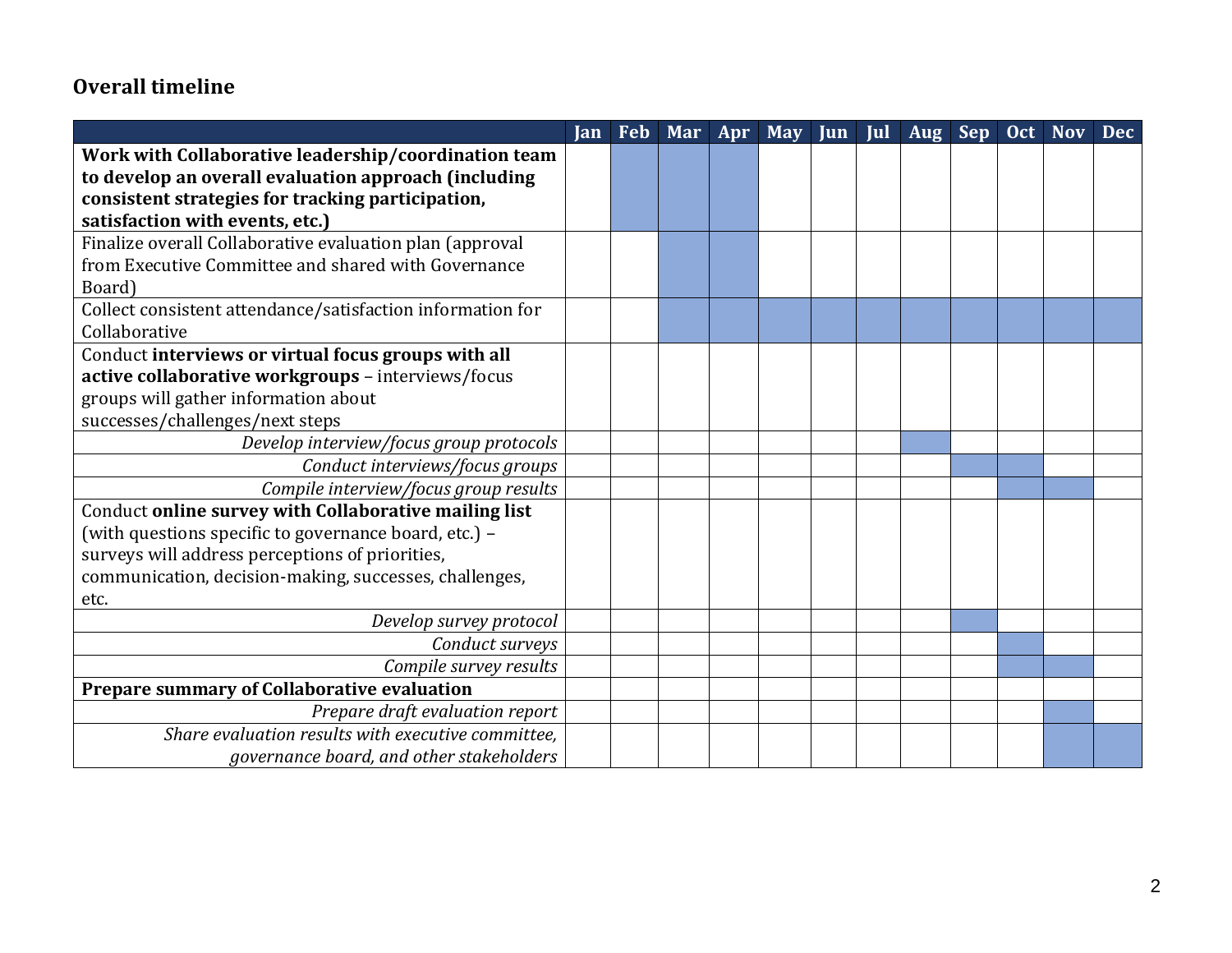

## **Workgroup Process & Decision-Making 5/2/2022**

#### **OVERVIEW**

Workgroups have discretion to determine the best way to approach the work, towards the goal of developing a project, or responding to a specific need, for the Collaborative to pursue.

### General sequencing of work…

- Gather and review background data to build understanding of project need
- Explore potential strategies to address these needs
- Propose a preliminary project concept  $\rightarrow$  review with Governance Board for input and approval
- Develop a proposed work plan for projects once preliminary concepts are approved  $\rightarrow$  review with Governance Board for input and approval
- Move forward with implementation once projects are approved (or transition to another group or system for implementation if that is built into the work plan)

| Information to include in initial concept      |   | Additional information to include in full |
|------------------------------------------------|---|-------------------------------------------|
| proposal                                       |   | project proposal                          |
| Description of need and purpose                |   | Work plan (timelines, people/systems      |
| Brief overview of proposed project (What       |   | responsible)                              |
| challenges or issues support the need for this | ٠ | Evaluation plan                           |
| project? What data support the existing of     |   | <b>Budget</b>                             |
| these challenges or issues?)                   |   | Completed strategy screen                 |
| Brief description of proposed project (What    |   |                                           |
| do you propose to do?)                         |   |                                           |
| Target audience (Who will be reached           |   |                                           |
| through this effort?)                          |   |                                           |
| Specific project goals                         |   |                                           |

### Coordination team and executive team roles

Recommendation: Each work group includes one coordination team member and one executive team member. Executive team representation will help ensure that the ideas that are being developed align with the Collaborative priorities and resources.

In addition, the roles of the coordination team are to: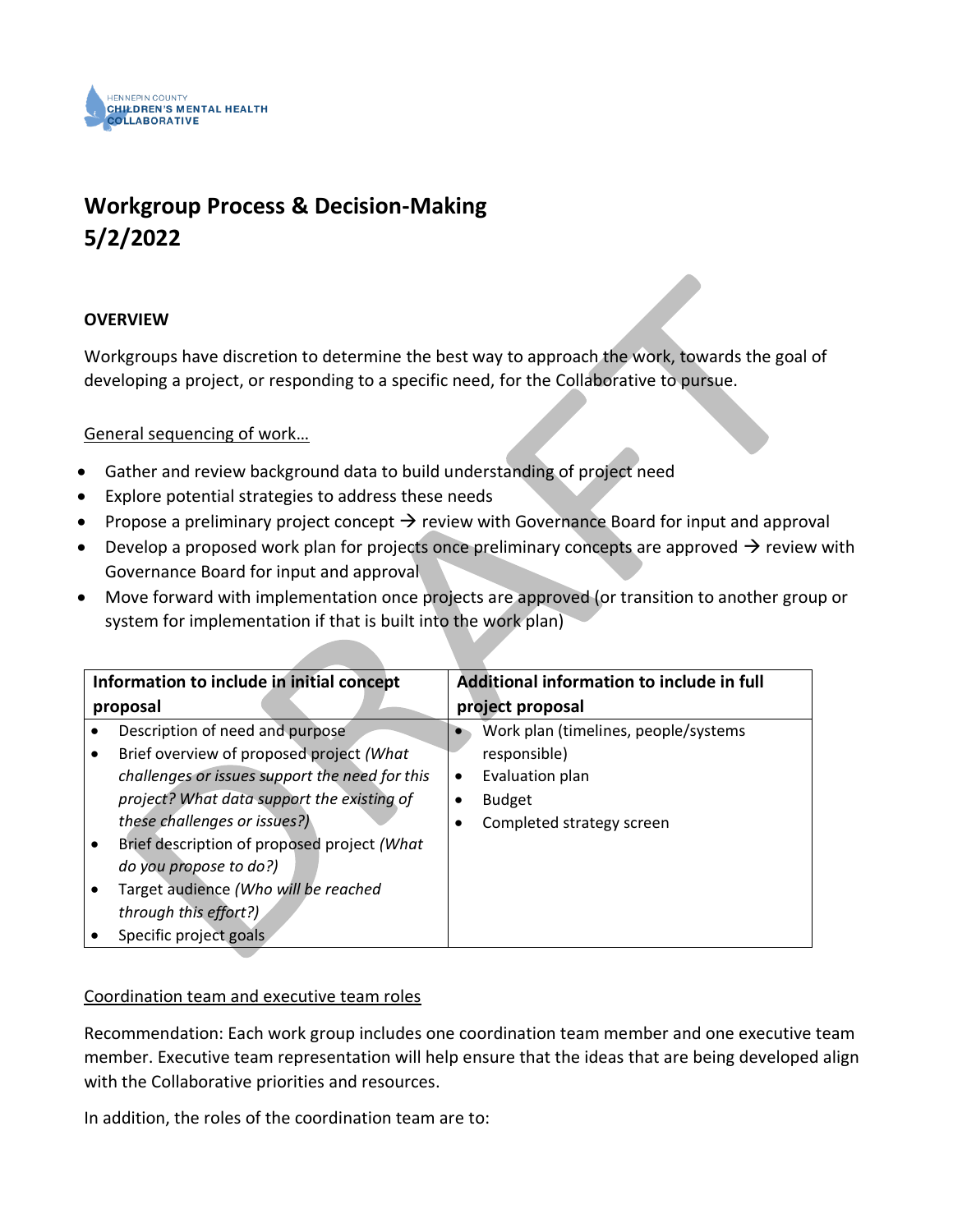- Provide logistical support as requested (scheduling, material preparation), etc.
- Facilitate access to Governance Board
- Ensure that critical stakeholders are engaged in process
- Reduce barriers or challenges to implementation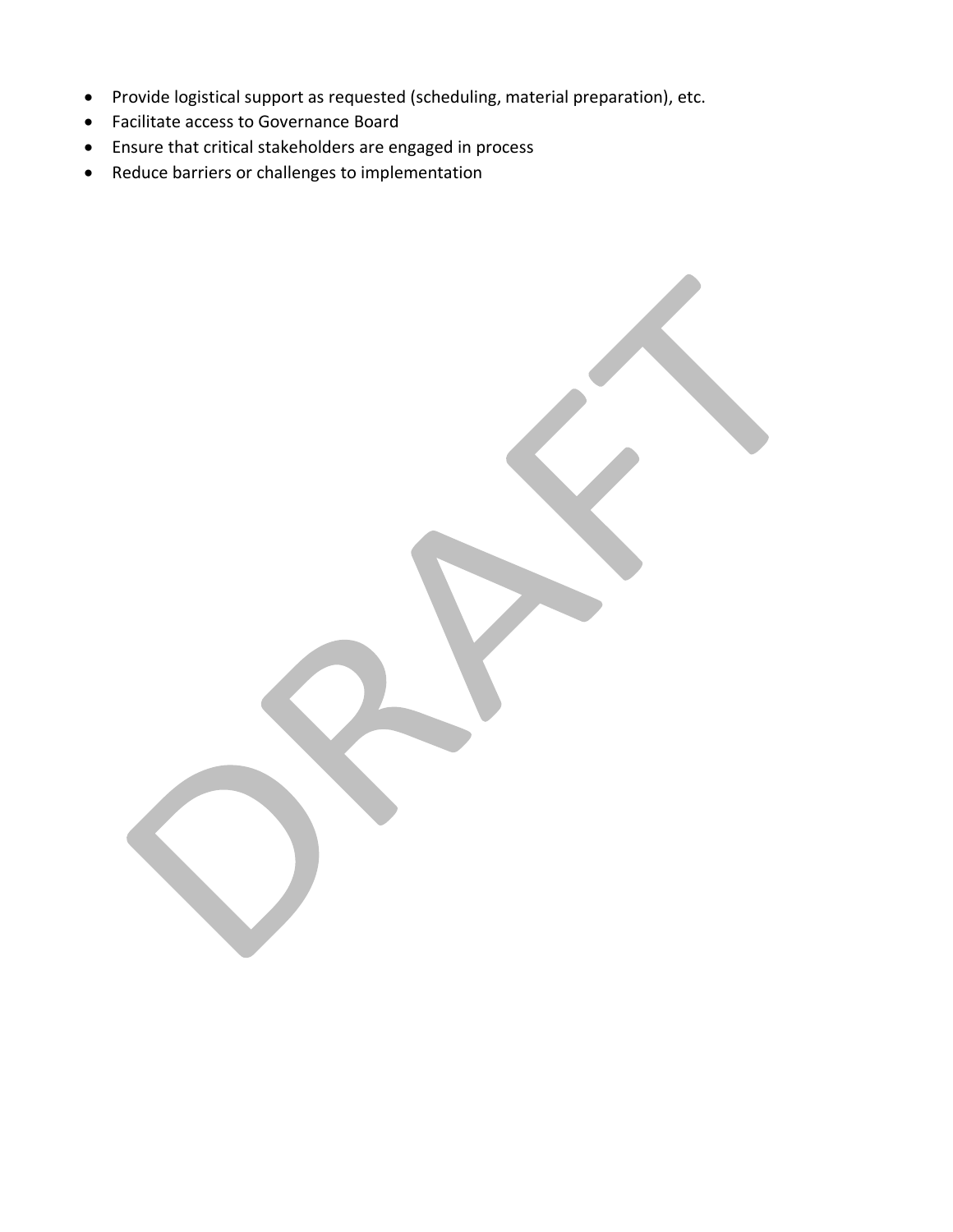

# 2022 Workplan

### **Strategy 1:** Engage Parents & Youth to improve access to children's mental health services and the responsiveness of services

*Why? Increased mental health needs among children, youth and adults has created an opportunity to discuss community level responses to these increased needs.*

| Goal 1                                                                                                                                                                              | Goal 2                                                                                                                                                                                                                                                      | Goal 3                                                                                                                                                                                                                                                                                                                       |
|-------------------------------------------------------------------------------------------------------------------------------------------------------------------------------------|-------------------------------------------------------------------------------------------------------------------------------------------------------------------------------------------------------------------------------------------------------------|------------------------------------------------------------------------------------------------------------------------------------------------------------------------------------------------------------------------------------------------------------------------------------------------------------------------------|
| Increase parent and caregiver mental health literacy<br>through PCLG: Let's Talk About It Series (Parent driven<br>topics of engagement about children's mental health<br>services) | Increase children's mental health knowledge through<br>community discussions and parent engagement<br>around critical issues impacting children's mental<br>health - working in partnership with Family Service<br>Collaboratives or key community partners | Increase youth knowledge in community discussions around<br>critical issues impacting children's mental health - working<br>in partnership with Family Service Collaboratives or key<br>community partners<br>Create listening sessions for youth to share their<br>experiences and needs with providers and decision-makers |

| Goal 1:                                                                                                          | <b>Define Success:</b>                                                                                                                                                  |  |  |  |  |
|------------------------------------------------------------------------------------------------------------------|-------------------------------------------------------------------------------------------------------------------------------------------------------------------------|--|--|--|--|
| PCLG: Let's Talk About It Series (Parent driven topics of engagement about children's mental<br>health services) | Parents and community members increase knowledge about programs and services<br>and provide input and feedback on how the service is delivered to improve<br>responses. |  |  |  |  |
| Partners: PLCG, Commissioner Lunde, Family Service Collaboratives, CMH providers                                 |                                                                                                                                                                         |  |  |  |  |

|                                                          | <b>Board Member Staff</b> |                                        |          |          |               |  |
|----------------------------------------------------------|---------------------------|----------------------------------------|----------|----------|---------------|--|
| Task                                                     | Responsible               | Responsible                            | Due Date | Progress | <b>Budget</b> |  |
| 1. Schedule and Plan 1 <sup>st</sup> Let's Talk About It | Peggy Larkin              | Margaret<br>Sullivan                   | 3/31/22  |          | \$0           |  |
| 2. Promote Let's Talk About It event through newsletter  |                           | Laura LaCroix- Feb &<br><b>Dalluhn</b> | March    |          | \$0           |  |
| 3. Promote Let's Talk About It event with FSCs           |                           | Laura LaCroix- Feb &<br>Dalluhn        | March    |          | \$0           |  |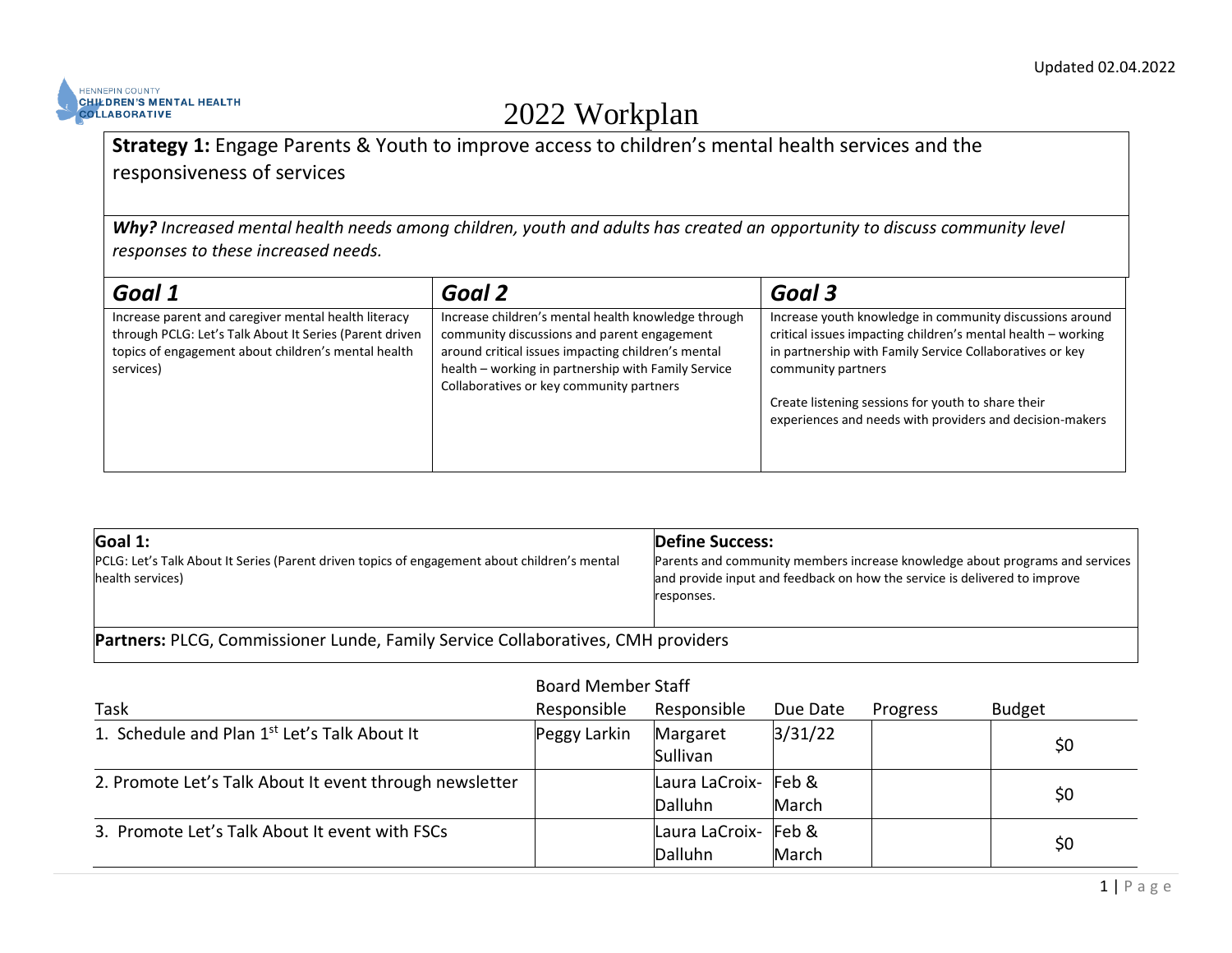| 4. Schedule Follow Up Community Meeting [This online                                                                                                                                           | Peggy Larkin | Laura LaCroix-         | April |       |     |
|------------------------------------------------------------------------------------------------------------------------------------------------------------------------------------------------|--------------|------------------------|-------|-------|-----|
| meeting will provided follow up information from the                                                                                                                                           |              | Dalluhn &              |       |       | \$0 |
| first Let's Talk About It Services and include                                                                                                                                                 |              | Vicky S                |       |       |     |
| staff/professionals who lead these programs.                                                                                                                                                   |              |                        |       |       |     |
| 5. Offer Healing Circles during the meetings                                                                                                                                                   |              |                        |       |       | \$0 |
| 6. Develop evaluation tool                                                                                                                                                                     |              | Margaret               |       |       |     |
|                                                                                                                                                                                                |              | Sullivan/Cheryl        |       |       | \$0 |
|                                                                                                                                                                                                |              | Holm-Hansen            |       |       |     |
|                                                                                                                                                                                                |              |                        |       | Total | \$0 |
| Goal 2:                                                                                                                                                                                        |              | <b>Define Success:</b> |       |       |     |
| Engage parents and community in discussions around critical issues impacting children's mental<br>health – working in partnership with Family Service Collaboratives or key community partners |              |                        |       |       |     |
| Partners: FSCs, CMH partners, school-based MN health providers, schools                                                                                                                        |              |                        |       |       |     |

|                                                                                                           | <b>Board Member Staff</b> |                                |          |          |               |
|-----------------------------------------------------------------------------------------------------------|---------------------------|--------------------------------|----------|----------|---------------|
| Task                                                                                                      | Responsible               | Responsible                    | Due Date | Progress | <b>Budget</b> |
| 1. Outreach to potential partners to lead or co-host<br>community discussions on children's mental health |                           | Laura LaCroix- 3/31<br>Dalluhn |          |          | \$0           |
| 2. Planning events with co-leads and healing sessions                                                     |                           |                                |          |          | \$0           |
| 3. Healing Sessions for families                                                                          |                           |                                |          |          | \$0           |
| 4. Develop evaluation tool                                                                                |                           | Cheryl Holm-<br>Hansen         |          |          | \$0           |
| 5. Plan and lead WRAP opportunities for parents and<br>caregivers                                         | Liz Gronert               | Margaret<br>Sullivan           |          |          | \$0           |
|                                                                                                           |                           |                                |          |          | \$0           |
|                                                                                                           |                           |                                |          | Total    | \$0           |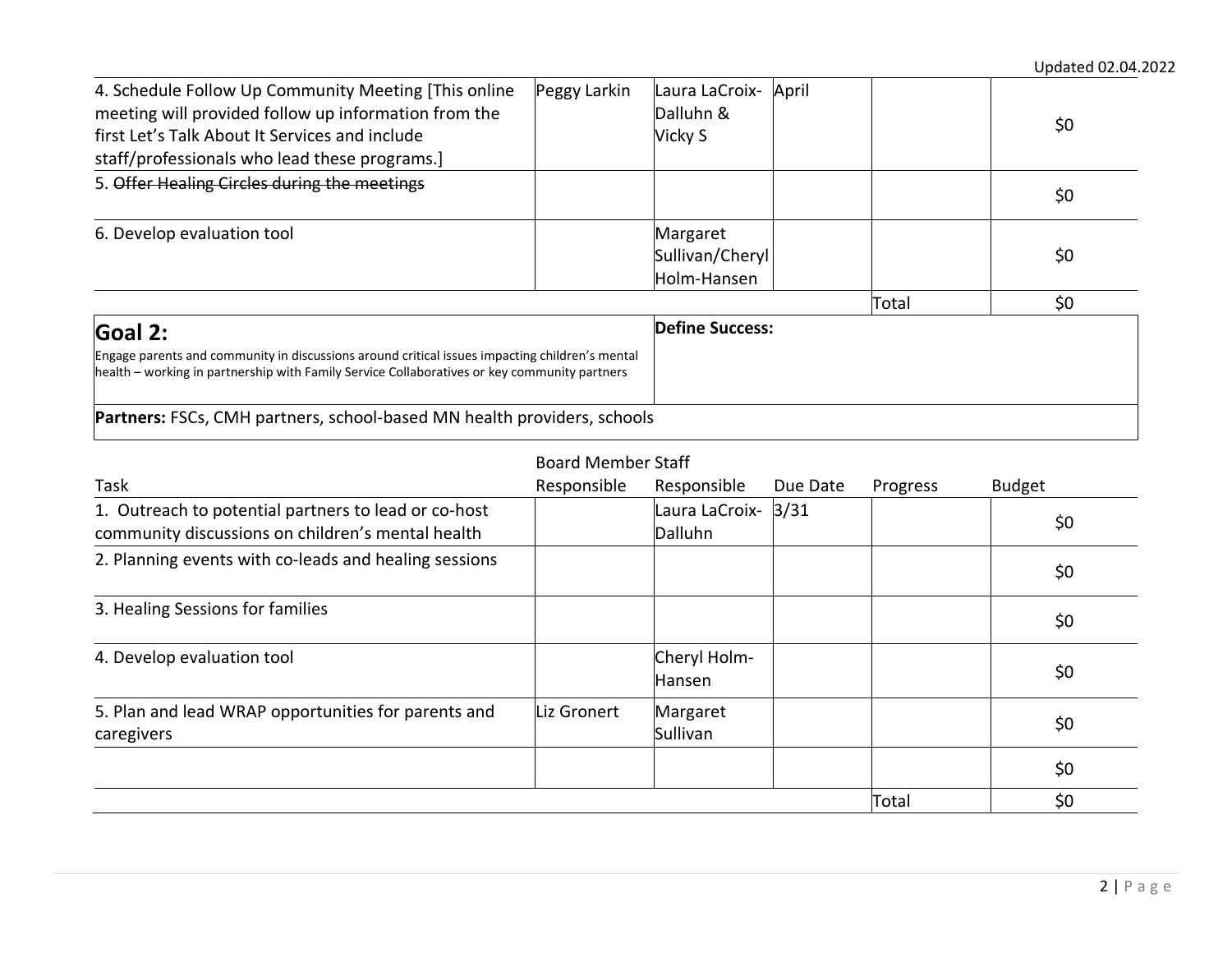**Strategy 2:** Improve coordination and navigation of children's mental health services

*Why? Access to children's mental health is not consistent; parents and caregivers state concerns that access is too often driven by who they know, not what is available.*

| Goal 1                                                                                                                                                                                                                 | Goal 2                                                                                 |
|------------------------------------------------------------------------------------------------------------------------------------------------------------------------------------------------------------------------|----------------------------------------------------------------------------------------|
| Increase knowledge through distribution of service continuum mapping.<br>Consider developing a tool and/or training to inform access to system;<br>sample tools/resources include Autism Portal, Help Me Connect, etc. | Increase knowledge and navigation of services through Parent Peer<br>Support training. |

| <b>Goal 1:</b> Develop tool and/or training to inform access to children's mental               | Define Success: Increase knowledge and access to children's |  |  |  |  |  |
|-------------------------------------------------------------------------------------------------|-------------------------------------------------------------|--|--|--|--|--|
| system; sample tools/resources include Autism Portal, Help Me Connect, etc.                     | mental health system.                                       |  |  |  |  |  |
| Partners: Collaborative Partners, Coordination Team. Broader Children's Mental Health Providers |                                                             |  |  |  |  |  |

|                                                                   | <b>Board Member Staff</b> |                |           |          |               |  |
|-------------------------------------------------------------------|---------------------------|----------------|-----------|----------|---------------|--|
| Task                                                              | Responsible               | Responsible    | Due Date  | Progress | <b>Budget</b> |  |
| 1. Joint meeting with Journey Mapping leads and Service Jenna and |                           | Laura, Cheryl  |           |          |               |  |
| Continuum work group to review findings and seek                  | Krista                    | and Margaret   |           |          | \$0           |  |
| overlap and identify next steps                                   |                           |                |           |          |               |  |
| 2. Meeting with 211 staff to understand data collection           |                           | Laura LaCroix- |           |          |               |  |
| and service information                                           |                           | Dalluhn        |           |          | \$0           |  |
| 3. Identify strategies to increase knowledge to CMH               |                           |                | Post data |          |               |  |
| services among parents and providers                              |                           |                | summit    |          | \$0           |  |